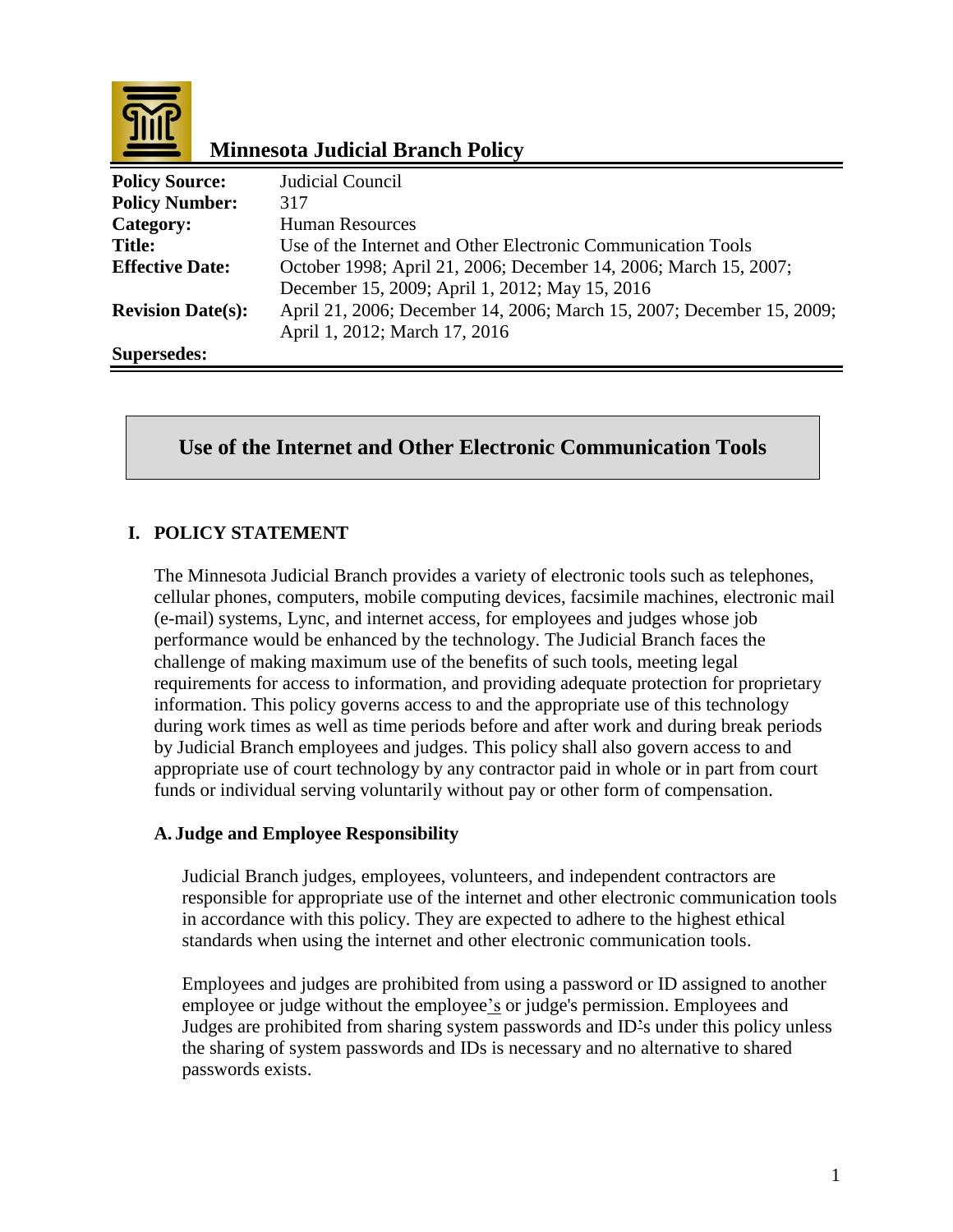Nonexempt employees are not permitted to monitor or respond to work related emails or other electronic communication outside of normal working hours unless they have been specifically directed to do so by their supervisor and are being compensated for their time or the time spent on the activity is de minimis<sup>1</sup>.

### **B. Management Responsibility**

Managers and supervisors are responsible for ensuring the appropriate use of all electronic communication tools, including e-mail and internet access, through training, supervising, coaching, and taking disciplinary action, when necessary.

Nonexempt employees shall not be assigned or directed to monitor and respond to work related emails or other forms of work related electronic messaging outside of normal working hours unless they are being compensated for the activity or the time spent on the activity is de minimis.

# **C. Appropriate Use**

The internet and other electronic communication tools are to be used for business purposes that increase timely and effective business communications of the Judicial Branch. Limited and reasonable use of Judicial Branch time, property, or equipment (including internet and other electronic communication tools) to communicate electronically for private purposes, is permitted, provided this use, including the value of the time spent:

- Results in no cost to the Judicial Branch or results in an incremental cost that is so small as to make accounting for it unreasonable or administratively impracticable. (Source: M.S. §43A.38, subd. 4);
- Does not interfere with business usage;
- Does not interfere with the employee's and judge's job activities;
- Does not interfere with other employee's and judge's job activities; and
- Does not otherwise violate this or any other Judicial Branch Policy (including, without limitation, Judicial Council Policy 318; Employee Code of Ethics, Judicial Council Policy 306; Outside Employment, and Judicial Council Policy 317; Electronic Communication, section I.D. Inappropriate Use, below).

# **D.Inappropriate Use**

 $\overline{a}$ 

Uses of the internet and other electronic communication tools that will not be tolerated include, but are not limited to:

• Illegal activities;

<sup>&</sup>lt;sup>1</sup> "De Minimis" means insubstantial or insignificant amounts of time beyond a worker's scheduled hours; the amount of time involved must be so small, indefinite, or uncertain that the employer cannot, as a practical matter, record the time.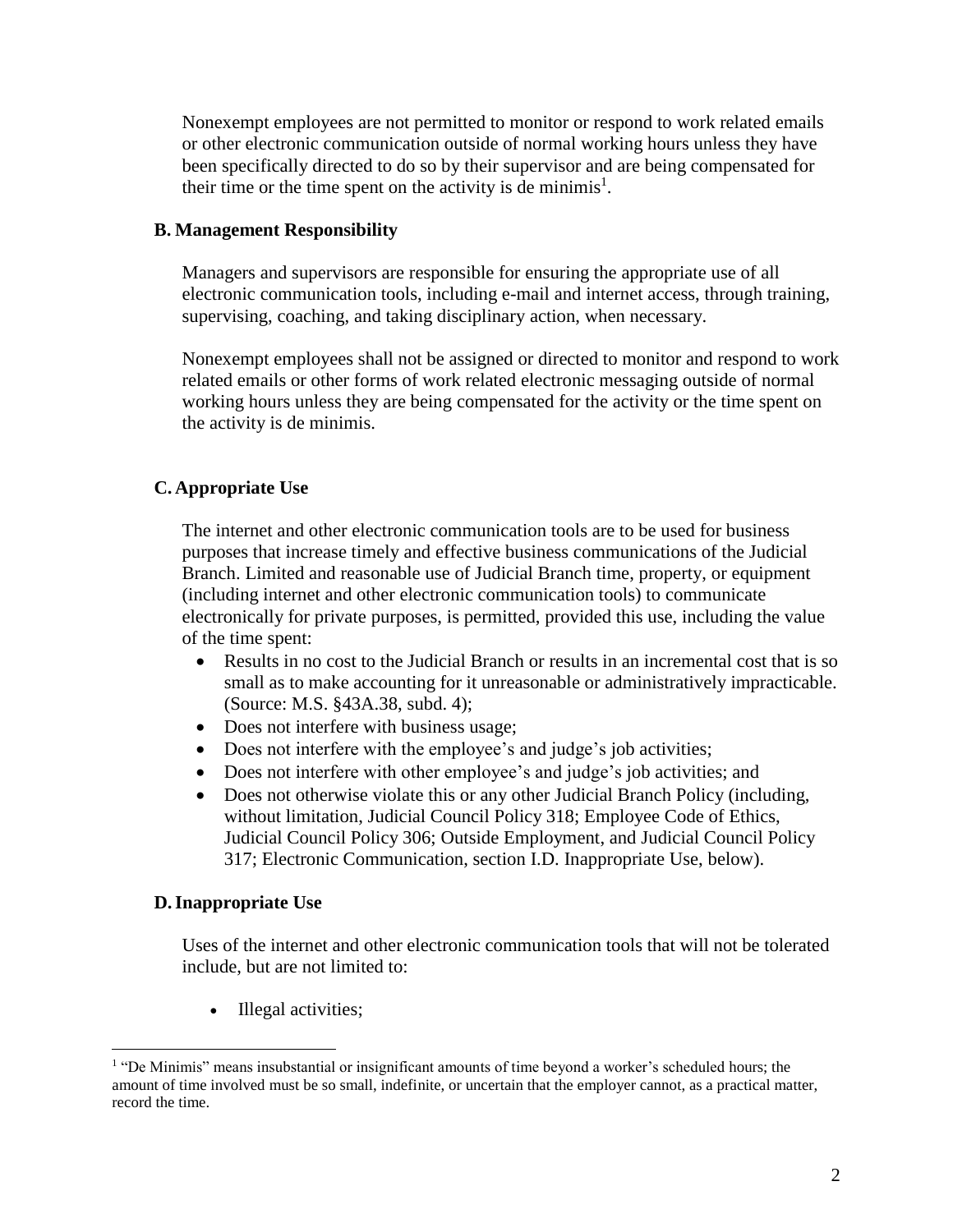- Wagering, betting, or selling;
- Transmission of harassing, disparaging, intimidating, abusive or offensive material to or about others;
- Commercial activities, e.g. personal for-profit business activities;
- Solicitation, except on agency-sanctioned activities;
- Promotion of political or private causes, positions or activities, and/or other unethical activities;
- Activities that demean the dignity of the court;
- Transmission, receipt, storage, display or viewing of, material that is or may be reasonably regarded as violent, harassing, discriminatory, obscene, sexually oriented or pornographic, including any depiction, photograph, audio recording or written word;
- Unauthorized access or use of public and non-public data;
- Non-Judicial Branch judge or employee use (e.g. family member or friend) at work or away from work;
- Uses that are in any way disruptive or harmful to the reputation or business of the Judicial Branch;
- Purposes other than Judicial Branch business, except limited and reasonable personal use;
- Sharing of system passwords and IDs unless sharing of passwords and ID<sup>2</sup>s is necessary and no alternatives exist;
- Using a password or ID assigned to another employee or judge without the employee's or judge's permission.

Review of material which would otherwise be prohibited under this policy is permitted for case related or other business related review purposes.

# **E. Storage, Retention and Disposition**

The State Court Administrator's Office will provide specific guidance on storage, retention, and disposition of electronic messages.

# **F. Utilization of Courts' Email Address**

Because each internet e-mail user's identification includes the suffix @courts.state.mn.us, it is imperative that judges, employees, volunteers, and independent contractors shall refrain from using the courts' email address in news groups, chat groups, online shopping, bulletin boards, or anything else where the content is not clearly work-related because such messages might be construed as an official State of Minnesota or Judicial Branch position.

#### **G.Social Media and Court Business:**

The Court Employee Code of Ethics prohibits employees from engaging in communication regarding cases before the court unless necessary to discharge their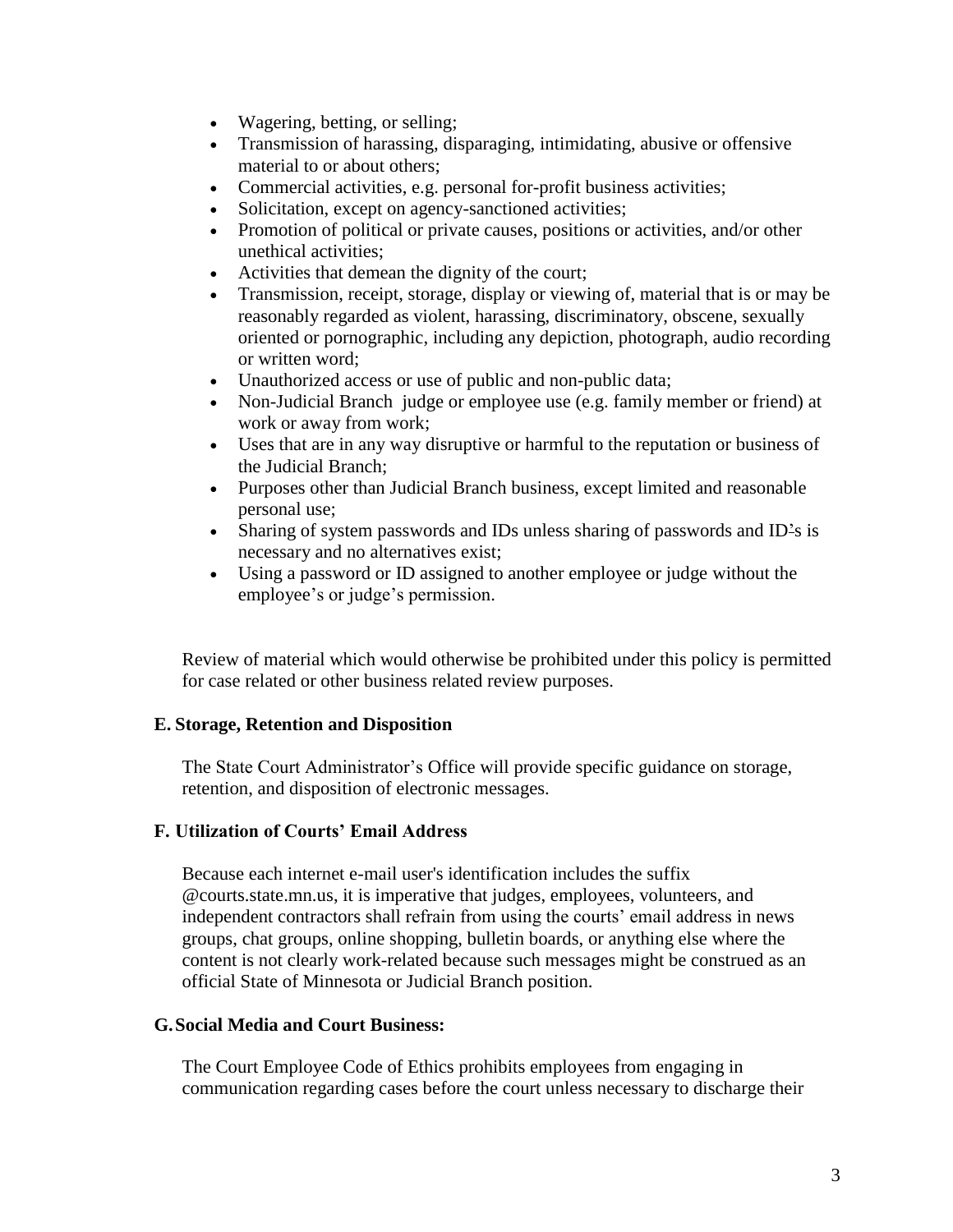official duties; this prohibition includes using social media to comment on cases or business before the court.

### **H.Proper Internet Use**

Internet and e-mail use must be able to withstand public scrutiny without embarrassment to the Judicial Branch, its customers, its judges, or its employees, if messages are forwarded beyond the intended recipients, accessed or inadvertently disclosed, subpoenaed in a legal action, or otherwise made public. Judges, employees, volunteers, and independent contractors should use generally accepted standards of business conversation in all internet and e-mail communications and use good judgment in the type of message created, tone, and content of messages. Content is always considered personal opinion unless specifically set forth as a Judicial Branch or specific court position.

### **I. Monitoring**

 $\overline{a}$ 

Electronic communication devices such as telephone, Judicial Branch provided cellular phones, facsimile machines, mobile computing devices, Judicial Branch e-mail systems, and internet access are Judicial Branch property. Like other Judicial Branch resources, they are intended to be used for Judicial Branch business and other agencysanctioned activities. The Judicial Branch reserves the right to monitor all use of Judicial Branch provided cellular telephones, telephones<sup>2</sup>, facsimile machines, pagers, mobile computing devices, e-mail, and internet resources. Any and all software, data or other information stored on a Judicial Branch-owned computer may be monitored, read, examined, seized or confiscated as necessary at the time of use, during routine post-use audits, and during investigations. Therefore, employees and judges should not expect that any facsimile, voicemail, or e-mail message either sent or received, or any internet activities will remain private. (Similarly other Judicial Branch-owned property, including but not limited to locked/unlocked desk drawers and cabinets, vehicles, and equipment may also be seized, confiscated, and or searched as necessary.) Judges and employees should not expect that any personal property that is maintained and/or stored in Judicial Branch work sites would remain private. The Judicial Branch reserves the right to monitor any use of these systems, including use of these systems while the employee or judge is on his/her own time, to access any information on these systems, and to take any action it determines to be appropriate with respect to that information.

It is a supervisory responsibility to oversee use and to determine if internet and other electronic communication tools are appropriate to assigned work. Content of e-mail messages is not routinely monitored or disclosed. However, judges, employees, volunteers, and independent contractors should understand that e-mail messages and internet transactions, including those they delete or erase from their own files, may be

<sup>&</sup>lt;sup>2</sup> Electronic monitoring of telephone conversations will only occur if proper notice has been given, in accordance with Federal regulations for Stored Wire and Electronic Communications and Transactional Records Access (Federal Wire Tap Regulations) See 21 U.S.C. 2701-2711.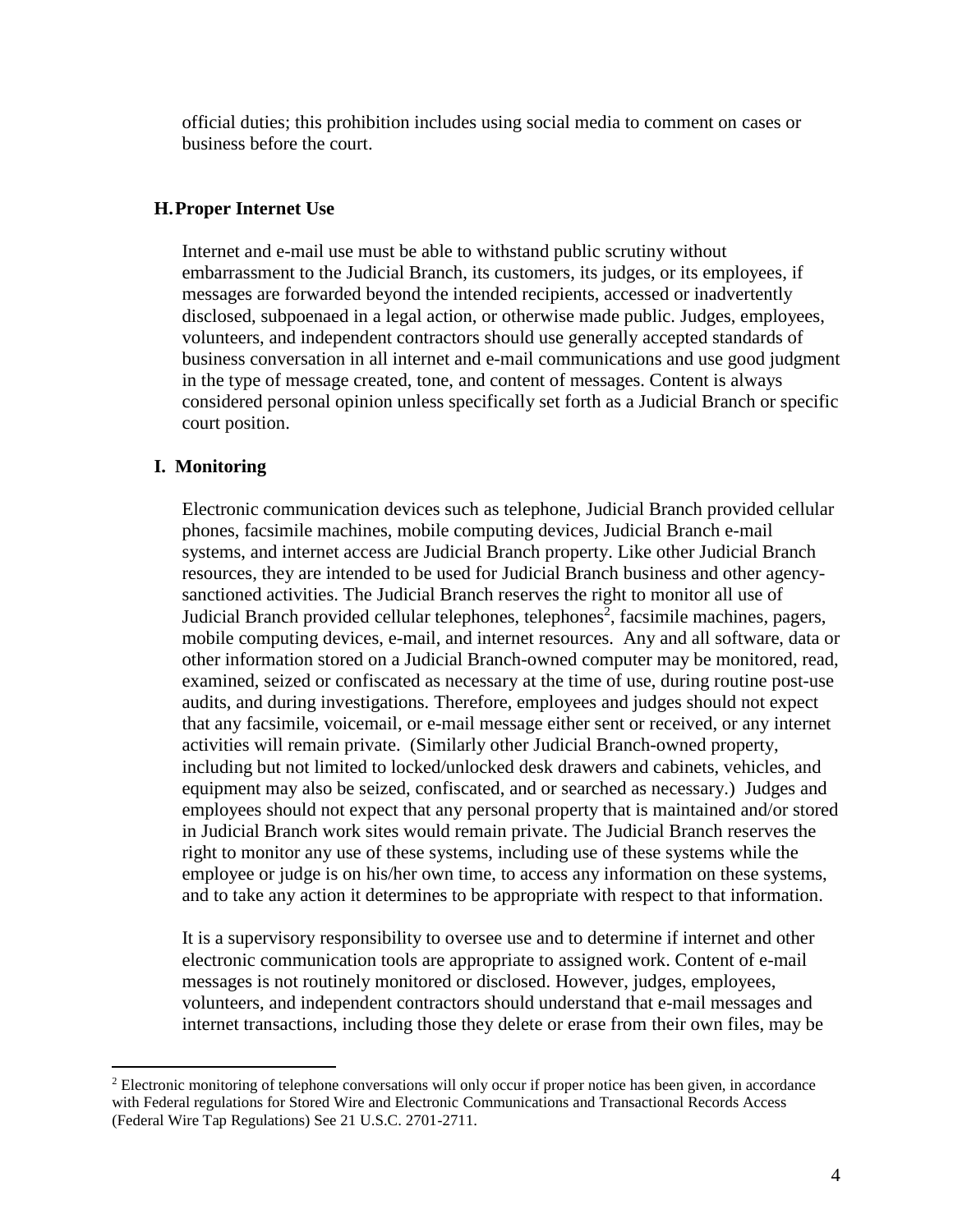backed up or recorded and stored centrally for system security and investigative purposes. They may be retrieved and viewed by someone else with proper authority at a later date. Monitoring or disclosure may occur internally under administrative procedure and externally under subpoena or other legal actions, in connection with charges of improper or illegal actions by an individual, unexpected absence of an employee or judge, or upon request for public data and other appropriate business or technical reasons.

### **J. Downloading of Software**

Unless authorized by the appointing authority, judges, employees, volunteers, and independent contractors shall not download software residing on the internet. Downloading presents a significant risk of virus infection and license fee liability, and some of the software residing on the internet is inherently unreliable. If downloading is appropriately authorized, employees and judges must follow designated procedures for file transfer, virus scanning, and licensing. Judges and employees should not assume that software is available for public use free of charge simply because there in no copyright or other intellectual property notice in or on the software. U.S. copyright law, and that of many other countries, no longer require a copyright notice as a prerequisite to copyright protection.

### **K.Anti-Virus Measures**

Incoming e-mail messages containing attachments may imperil Judicial Branch systems by importing viruses. Such attachments should be routinely scanned for viruses prior to using or executing the attachments.

# **L. Software Piracy Policy**

Any software introduced by a judge, employee, volunteer or independent contractor into the workplace must be licensed and used in accordance with the license. It is the responsibility of the judge, employee, volunteer or independent contractor introducing such software to produce the license upon demand or be subject to discipline and/or be responsible for indemnifying the Judicial Branch for any liability incurred by it.

# **II. IMPLEMENTATION AUTHORITY**

Implementation of this policy shall be the responsibility of the chief judges of the ten judicial districts and the Court of Appeals, the Chief Justice of the Supreme Court, and the State Court Administrator.

Implementation of this policy with respect to payment for telephones, facsimiles and portable electronic devices shall be the responsibility of the State Court Administrator or designee, acting as the agent of the Judicial Council.

# **III. RELATED DOCUMENTS**